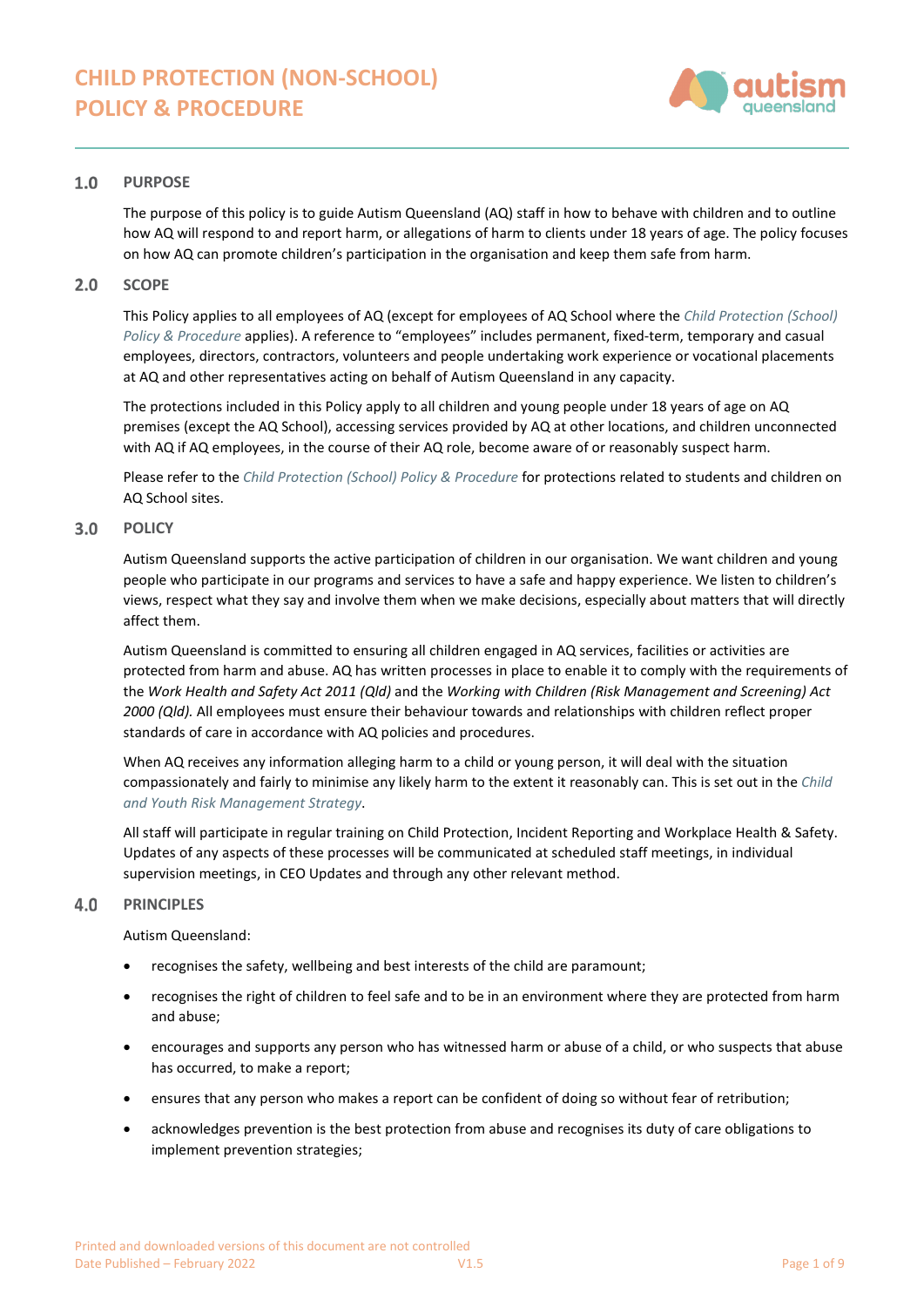

- maintains a rigorous and consistent recruitment, screening and selection process and provides regular Child Protection training and information sessions to ensure employees respect the rights of children, understand this policy, and are aware of current legislation about abuse and neglect;
- discourages employees from being alone with a child or out of "sight and/or sound" of other adults and where this is not possible, applies robust risk assessment, and other strategies are implemented;
- maintains transparent procedures for children and employees to raise concerns or complaints, including the requirement for employees to assist children and their families or guardians to raise any concerns and access the complaints process;
- will respond quickly, considerately and effectively where harm or abuse has occurred, to protect children from any further harm;
- will assist children throughout their involvement with counselling, medical and/or legal services that may take place as a consequence of harm or abuse, including any investigations;
- will assist children and/or their families, where appropriate, to access advocacy support;
- will take disciplinary action against an employee who fails to report or attempts to cover up any incidents of actual or potential harm or abuse

#### $5.0$ **DEFINITIONS**

# **5.1 Harm**

Harm to a child (Section 9 of the *Child Protection Act 1999*) is any detrimental effect of a significant nature on the child's physical, psychological or emotional wellbeing.

It is immaterial how the harm is caused. Harm can be caused by:

- physical, psychological or emotional abuse or neglect; or
- sexual abuse or exploitation;
- a single act, omission or circumstance; or
- a series or combination of acts, omissions or circumstances.

# **5.2 Child Abuse**

Child Abuse is a single incident or a number of incidents that take place over time. The *Child Protection Act 1999* considers whether a child:

- has suffered harm, is suffering harm, or is at risk of harm;
- has a parent or guardian able and willing to protect the child from harm.

There are four different types of child abuse that lead to harm:

- physical abuse;
- sexual abuse:
- emotional abuse;
- neglect.

# **5.2.1. Physical Abuse**

Physical abuse occurs when a child has suffered, or is at risk of suffering, non-accidental physical trauma or injury. Physical abuse can include hitting, punching, kicking, strangling, shaking, throwing, burning, biting, poisoning, smothering. Physical abuse does not always leave visible marks or injuries. Regardless of marks or injuries, the act itself causes trauma to the child.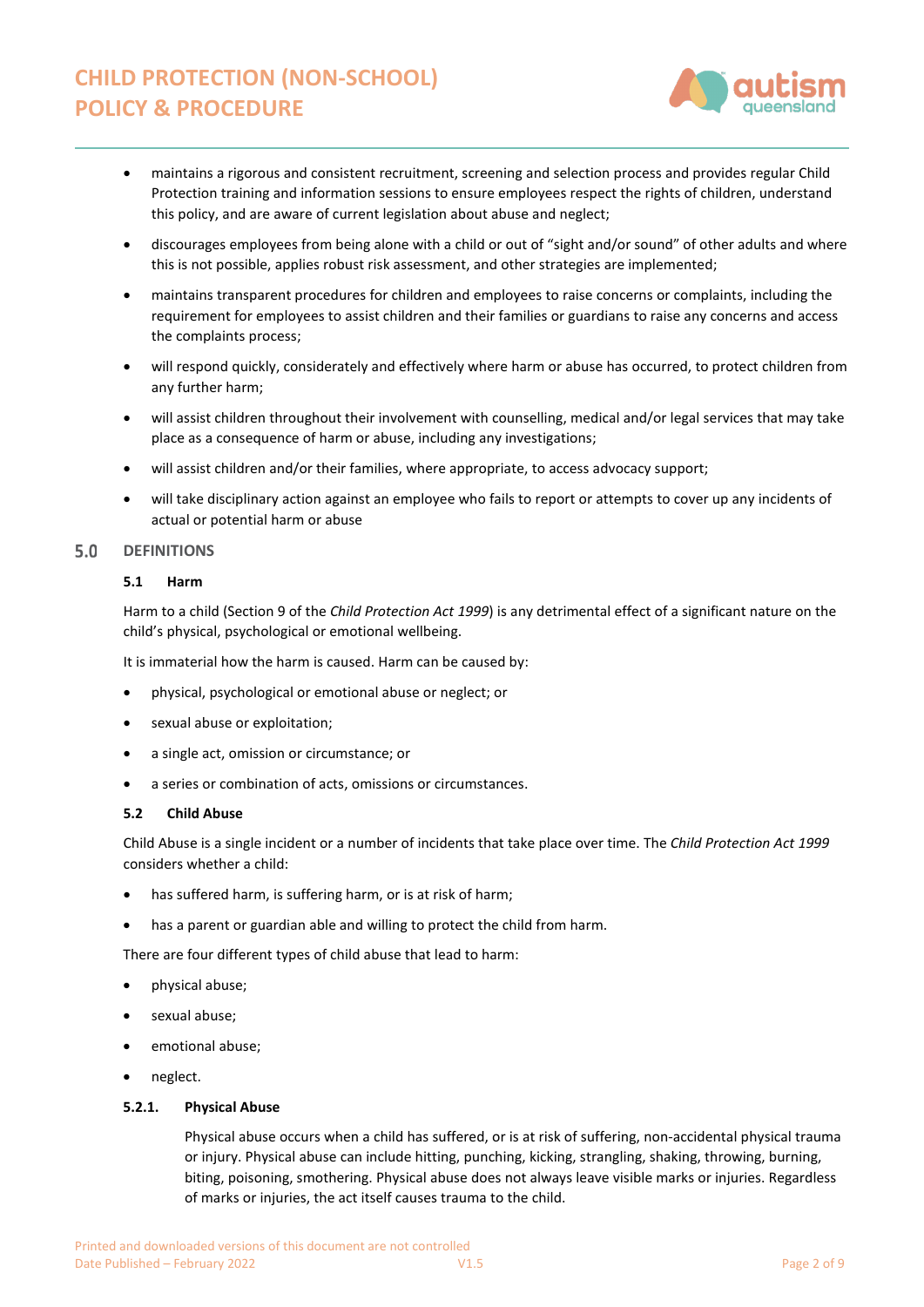

# **5.2.2. Sexual Abuse**

Child sexual abuse occurs when an adult, adolescent or child use their power or authority to involve a child in sexual activity. Child sexual abuse can cause physical and emotional harm to a child.

Sexual abuse can be physical, verbal or emotional and can include but is not limited to the following:

- kissing or holding, or touching a child in a sexual manner;
- exposing a sexual body part to a child;
- having sexual relations with a child;
- talking in a sexually explicit way that is not age or developmentally appropriate;
- making obscene phone calls or remarks to a child;
- sending obscene mobile text messages or emails to a child;
- fondling a child in a sexual manner;
- persistently intruding on a child's privacy;
- penetrating the child's vagina or anus by either the penis, finger or any other object;
- oral sex;
- rape;
- incest;
- showing pornographic films, magazines, internet sites or photographs to a child;
- having a child pose or perform in a sexual manner;
- forcing a child to watch a sexual act;
- child prostitution.

## **5.2.3. Emotional Abuse**

Emotional abuse occurs when abuse impairs or threatens a child's social, emotional, cognitive or intellectual development. It can include emotional deprivation due to persistent rejection, hostility and threats, teasing, bullying, yelling, criticism or exposure to domestic and/or family violence.

#### **5.2.4. Neglect**

Neglect occurs when a child's needs are not met, affecting their health and development. Basic needs include food, housing, health care, clothing, personal hygiene, and adequate supervision.

### **5.3 Child in Need of Protection**

A Child in Need of Protection (Section 10 of the *Child Protection Act 1999*) is a child who: has suffered significant harm, is suffering significant harm, or is at unacceptable risk of suffering significant harm; and does not have a parent or guardian able and willing to protect the child from the harm.

# **5.4 Reportable Suspicion**

A Reportable Suspicion about a child is a reasonable suspicion that the child: has suffered, is suffering, or is at unacceptable risk of suffering, harm caused by physical, sexual or emotional abuse or neglect; and does not have a parent able and willing to protect the child from the harm.

#### **5.5 National Disability Insurance Scheme (NDIS) Quality and Safeguards Commission**

An independent government agency established to improve the quality and safety of NDIS supports and services, including the implementation of Positive Behaviour Support and the use of Restrictive Practices.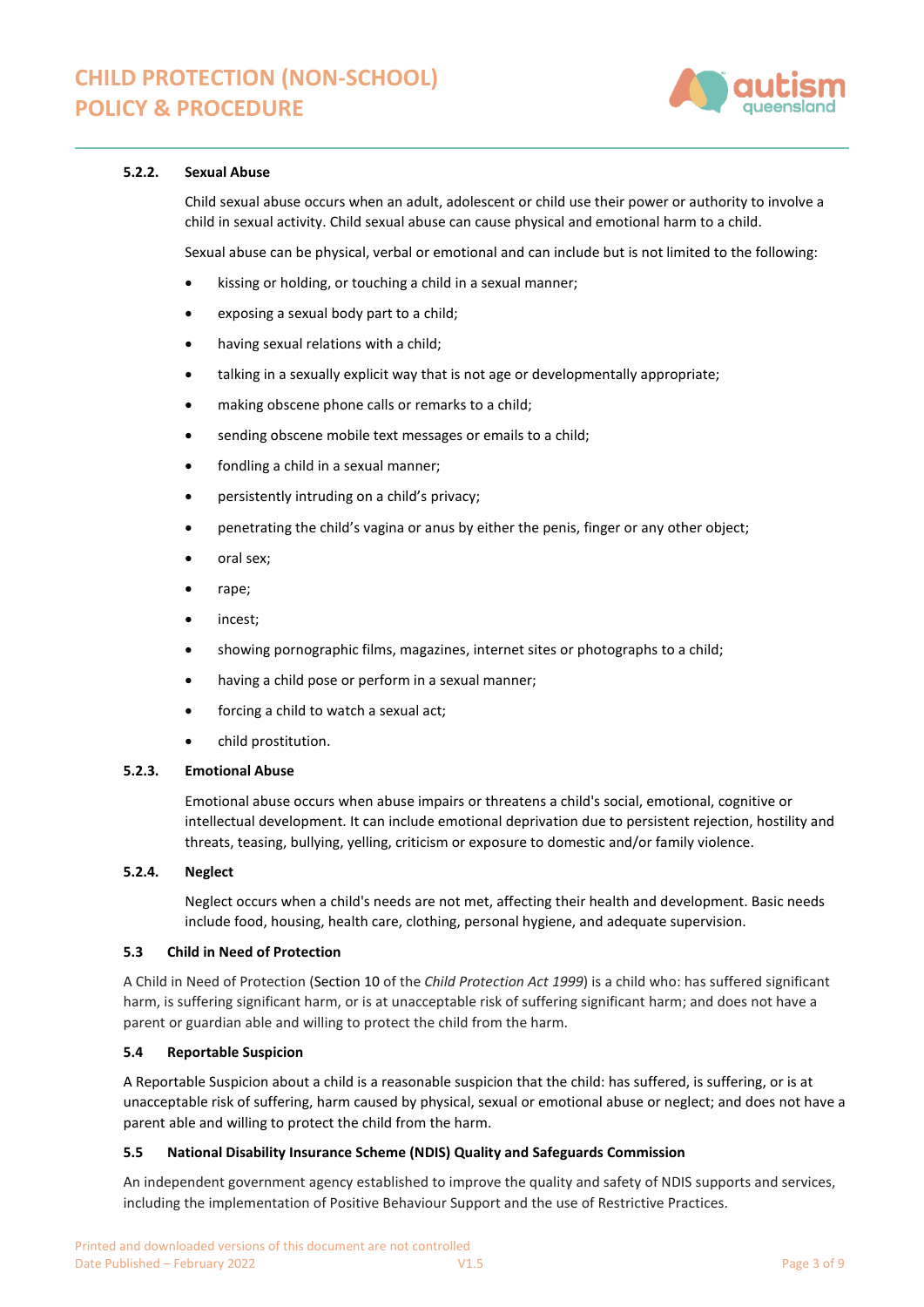

### **5.6 NDIS Quality and Safeguards Commission Reportable Incident**

Registered NDIS providers are required to record and manage all incidents that happen in the delivery of NDIS supports and services in their internal incident management systems, and **notify the NDIS Commission of reportable incidents**.

Registered NDIS providers must notify the NDIS Commission, via the NDIS Commission Portal, of all reportable incidents (including allegations), even where the provider has recorded and responded within their own incident management system.

For an incident to be reportable a certain act or event needs to have happened (or alleged to have happened) **in connection with the provision of supports or services by the registered NDIS provider**. This includes:

- The death of a person with disability
- Serious injury of a person with disability
- Abuse or neglect of a person with disability
- Unlawful sexual or physical contact with, or assault of, a person with disability
- Sexual misconduct, committed against, or in the presence of, a person with disability, including grooming of the person with disability for sexual activity
- Unauthorised use of restrictive practices in relation to a person with disability.

#### $6.0$ **PROCEDURE**

The following procedure provides processes for responding to allegations and/or identification of actual or suspected child abuse or harm. All actions in these matters are strictly confidential and are to be carried out in accordance with the *[Privacy Policy](https://autismqueenslandlimited.sharepoint.com/sites/AQQADocuments/All%20Documents/Privacy%20Policy.pdf)*. Also refer to the *[Incident Management Policy & Procedure](https://autismqueenslandlimited.sharepoint.com/sites/AQQADocuments/All%20Documents/Incident%20Management%20Policy%20&%20Procedure.pdf)* for further details on reporting procedures.

# **6.1 Responding to Reports of Harm**

- In all aspects of service delivery, highlight and prioritise the importance of preventing and responding to concerns of harm to children, whether it is alleged or actual.
- Respond immediately to any allegation of abuse or neglect of a child.
- Address detection, allegations and reporting of harm and abuse in accordance with training and relevant AQQA policies and procedures.
- Respond to abuse and neglect with specific consideration to the age of the child. Support the child through investigation of any allegations, as directed by Child Safety.
- Maintain strict confidentiality around any allegations and/or investigations, including where an alleged perpetrator of harm is an AQ employee. Due process and fair treatment will be extended to every person throughout the investigation and in any legal proceedings.

# **6.2 Reporting Child Abuse[1](#page-3-0)**

# **Criminal Code (Child Sexual Offences Reform) and Other Legislation Amendment Act 2020**

- **All adults** must report sexual offending to the **Police** unless they have a reasonable excuse. This includes current or historical offending.
- **All adults** in an institutional setting (e.g. a school, church or sporting club) must protect children from the risk of a sexual offence being committed against them.

<span id="page-3-0"></span><sup>1</sup> *Education (Accreditation of Non-State Schools) Regulation 2017 (Qld) s.16 (2)(d)*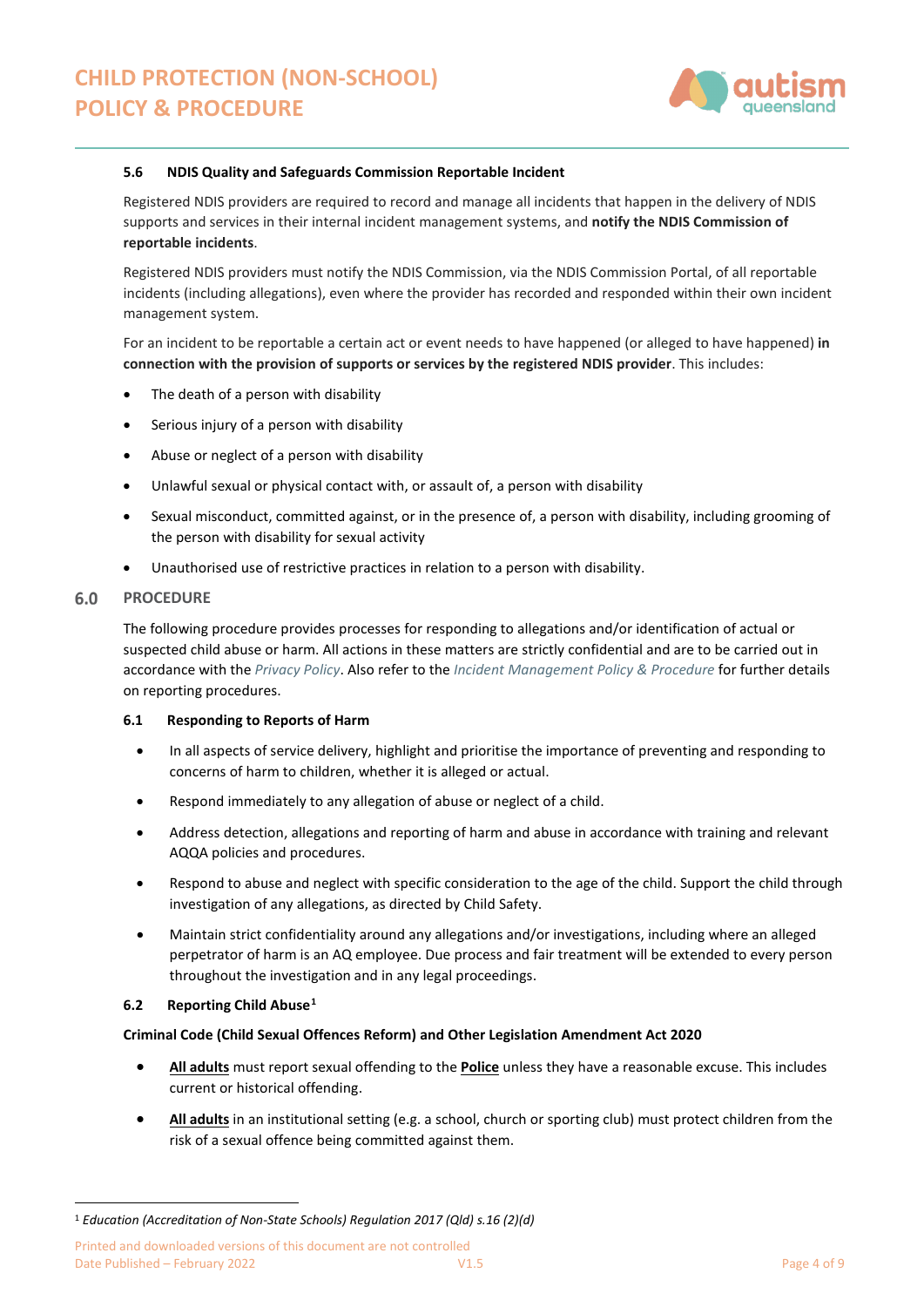

### **Section 13E (3) of the Child Protection Act 1999**

If a doctor, registered nurse, teacher or early education and care professional forms a 'reportable suspicion' about a child "in the course of their engagement in their profession", they must make a written report.

### **6.2.1. Employees**

**IF YOU ARE AN AQ STAFF MEMBER AND YOU ARE WORRIED ABOUT A CHILD:**

### If the **child is in immediate danger**, then:

- Make the child safe, provide medical assistance as required, and/or remove the source of harm or potential harm from the person (e.g. other people, harmful objects) if it is safe to do so;
- Call emergency services if necessary;
- Immediately inform your direct manager, or, if not available, your managers' manager or any other manager or the Client Safety and Wellbeing Manager;
- If you cannot leave the child, direct any other staff member to contact the above people on your behalf;
- If you are at a school other than AQ's own school, report to that school's principal, follow that school's child protection policy as directed by the principal and also inform your direct manager as soon as possible;
- Make written notes as soon as possible;
- Inform the Client Safety and Wellbeing Manager;
- Follow all directions given to you by your direct manager, the Client Safety and Wellbeing Manager and/or other managers involved.

### **Otherwise:**

- Inform your direct manager as soon as you have any concerns this might not be one specific situation but an accumulation of observations;
- Make written notes of event/s as soon as possible;
- If you are at a school other than AQ's own school, inform that school's principal, follow that school's child protection policy as directed by the principal and also inform your direct manager as soon as possible;
- Inform the Client Safety and Wellbeing Manager;
- Follow all directions given to you by your direct manager, the Client Safety and Wellbeing Manager and/or other managers involved;
- Discussion with your direct manager will clarify what the next steps need to be;
- It is highly likely that this will require you to complete an Incident Report on ProSIMS (see *[Incident](https://autismqueenslandlimited.sharepoint.com/sites/AQQADocuments/All%20Documents/Incident%20Management%20Policy%20&%20Procedure.pdf)  [Management Policy & Procedure](https://autismqueenslandlimited.sharepoint.com/sites/AQQADocuments/All%20Documents/Incident%20Management%20Policy%20&%20Procedure.pdf)*);
- If it is determined that a report needs to be made to the Department of Child Safety, Youth & Women, then you will need to do this (as the person with the direct knowledge of what has occurred and the nature of the concerns), supported by your manager;
- If it is determined that a report needs to be made to the police, your direct manager or their manager will initiate this, and you will need to provide the necessary information to the police when requested;
- Ensure all subsequent events that occur: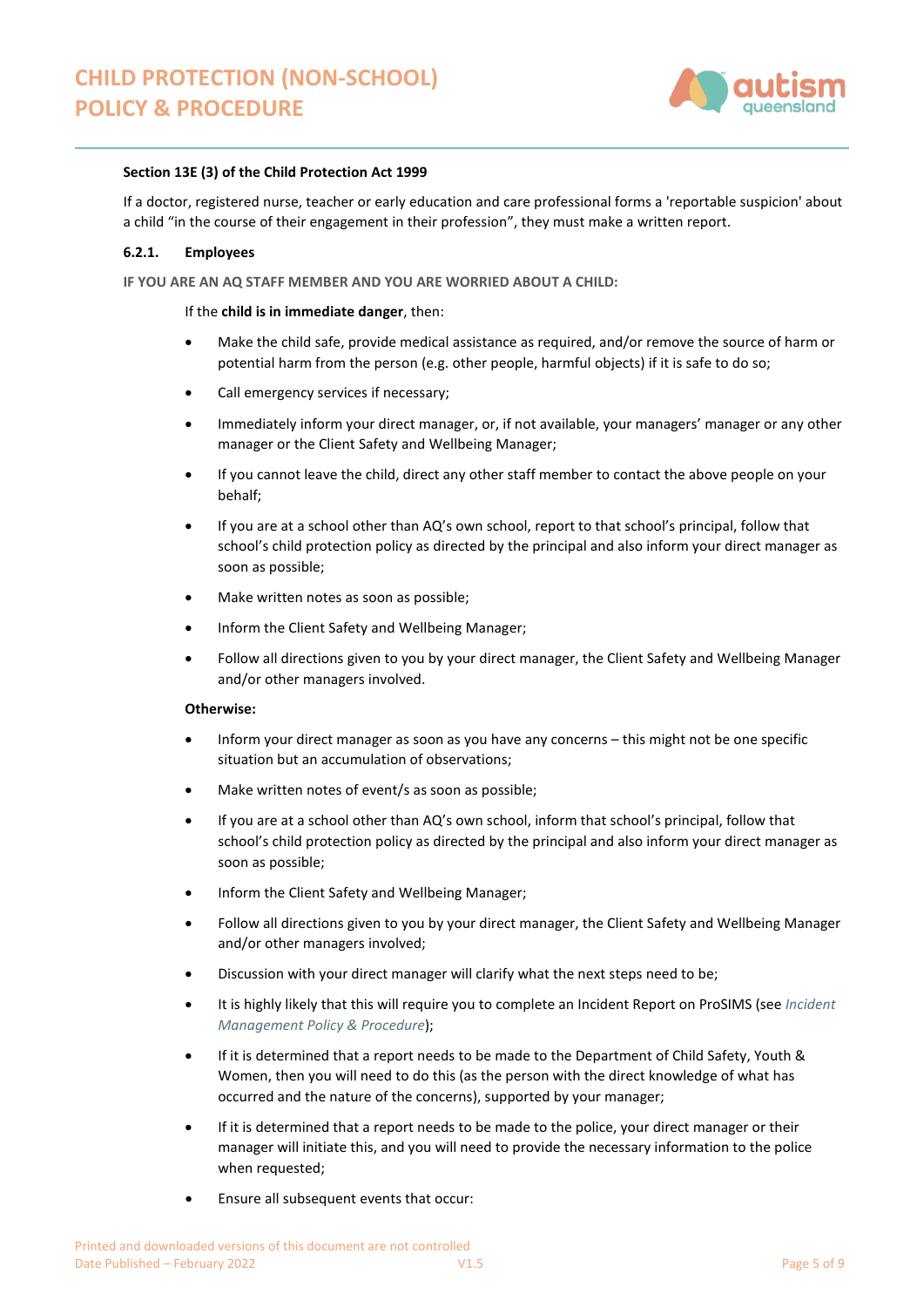

- o as a result of the incident; and/or
- o as a result of AQ's actions in response to the incident; and/or
- o seem to otherwise relate to the incident / your concerns

are communicated to your direct manager, the Client Safety and Wellbeing Manager and, where relevant, added to the Incident Report in the current AQ incident reporting system.

#### **6.2.2. Managers**

**IF YOU ARE A MANAGER AND A STAFF MEMBER WHO DIRECTLY REPORTS TO YOU INFORMS YOU THAT THEY ARE WORRIED ABOUT A CHILD:**

- Ascertain whether **urgent action** is immediately required as per *[Incident Management Policy &](https://autismqueenslandlimited.sharepoint.com/sites/AQQADocuments/All%20Documents/Incident%20Management%20Policy%20&%20Procedure.pdf)  [Procedure.](https://autismqueenslandlimited.sharepoint.com/sites/AQQADocuments/All%20Documents/Incident%20Management%20Policy%20&%20Procedure.pdf)*
- If it is a **Critical Incident level 1** (see *[Incident Categories Guidelines](https://autismqueenslandlimited.sharepoint.com/sites/AQQADocuments/All%20Documents/Incident%20Categories%20Guidelines.pdf)* for detailed information on Critical Incident levels), verbally inform
	- o the CEO or another member of the Executive Leadership Team (ELT) as relevant, and
	- $\circ$  vour direct manager as soon as it is possible to do so –

this may require another staff member to contact those people on your behalf, if your continued attendance on the scene is required.

- If it is a **Critical Incident level 2,** verbally inform
	- o a member of the ELT and
	- o your direct manager –

this may require another staff member to contact those people on your behalf, if your continued attendance on the scene is required.

- Inform the Client Safety and Wellbeing Manager.
- Follow all directions given to you by the CEO or ELT.
- For **all other incident levels**, direct communication to the CEO or ELT is not required, but
	- o you must inform the Client Safety and Wellbeing Manager or ensure that the staff member has done so.

### • **For all incident levels**:

- o Gather further, more detailed verbal information from the staff member as soon as possible.
- o Gather verbal information from other staff members where possible.
- o Ensure the staff member/s have made written notes.
- o Make your own written notes as soon as possible.
- o In collaboration with the staff member and the Client Safety and Wellbeing Manager, determine what the appropriate next steps will be.
- $\circ$  If it is determined that a report needs to be made to the police (required if concern is actual or suspected sexual abuse), you will need to do this as promptly as possible, and the staff member/s who reported the issue made aware that they will need to provide information to the police.
- o If a report to the Department of Child Safety, Youth & Women is required, support and facilitate the staff member to do this (e.g. provide relief staffing to release the staff member, discuss the content of the report) before the end of the day.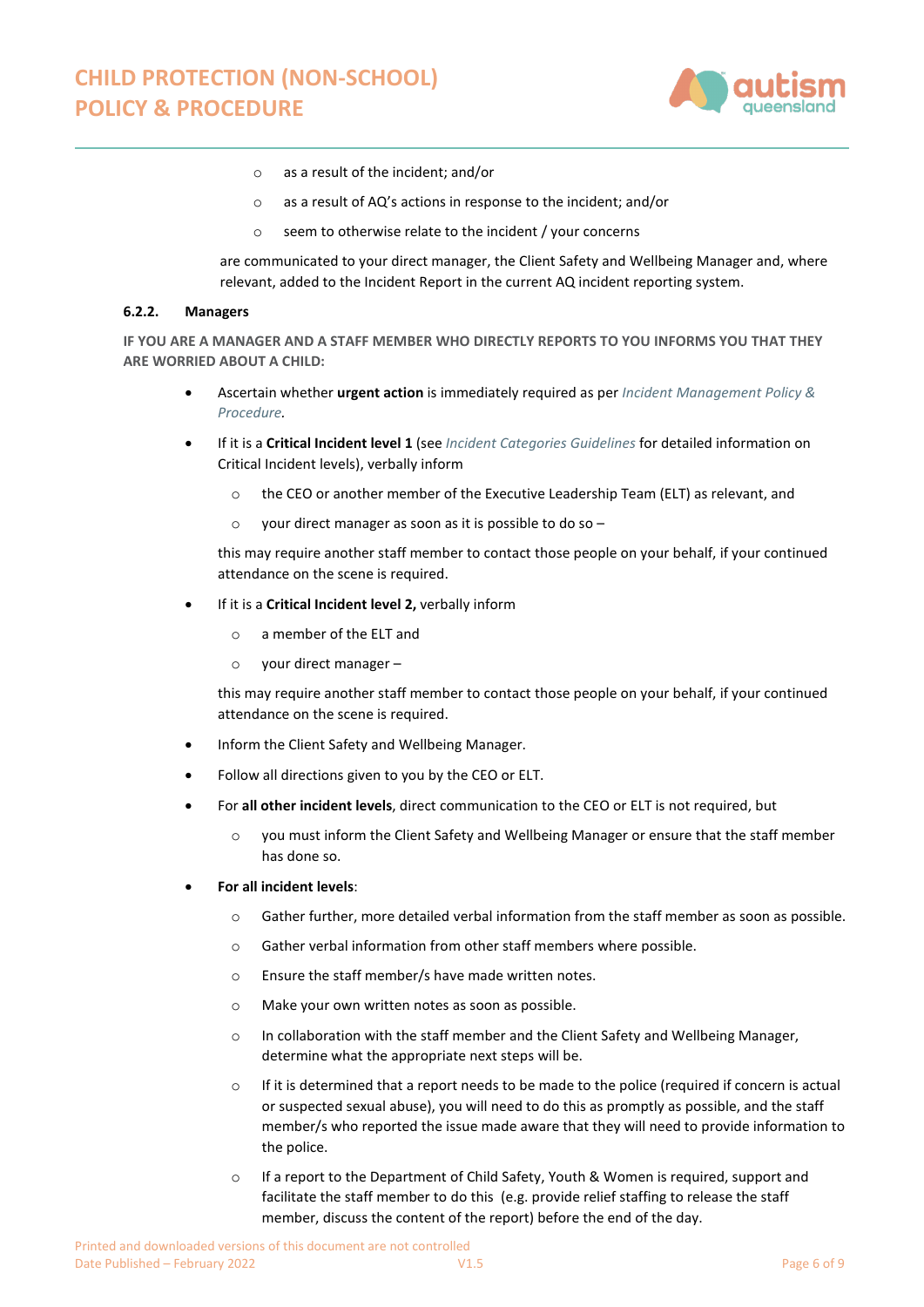

- o If a report is being made to The Department of Child Safety or Police, consult with the Client Safety and Wellbeing Manager about informing the carer/s. The Client Safety and Wellbeing Manager will consult with your manager to ensure the carer/s are informed as appropriate.
- o Make provision for all staff involved to complete an incident report, if required, and other documentation before the end of the day (e.g. provide relief staffing to release the staff member/s).
- o If the child is accessing the service using NDIS funding and the incident meets the NDIS Quality & Safeguard Commission ('the Commission') criteria as a reportable incident – that is that the harm came about as a consequence of AQ providing an NDIS-funded service to the child – make a report to the NDIS Commission within 24 hours of the occurrence of the incident (see *[https://www.ndiscommission.gov.au/providers/incident-management-and](https://www.ndiscommission.gov.au/providers/incident-management-and-reportable-incidents)[reportable-incidents](https://www.ndiscommission.gov.au/providers/incident-management-and-reportable-incidents)*), followed by a 5 day report.
- Support the child, the staff member/s and the child's family (if harm was caused by somebody other than the parents/carers) throughout the situation.
- **Ensure that all the above obligations have been carried out e.g.:**
	- o Incident Report has been satisfactorily completed on ProSIMS and forwarded to you and the Client Safety and Wellbeing Manager;
	- o any further documentation has been added to the Incident Report;
	- $\circ$  you have been provided with the necessary information to complete the 5-day report to the Commission;
	- o physical evidence has been provided (e.g., photos of bruises);
	- $\circ$  if, after investigation, it is confirmed that the perpetrator is an AQ staff member, a report is made to the appropriate professional registration board and HR.

# **6.2.3. Client Safety and Wellbeing Manager**

# **IF YOU ARE THE CLIENT SAFETY AND WELLBEING MANAGER AND YOU ARE INFORMED BY A STAFF MEMBER OR THEIR DIRECT MANAGER THAT THEY ARE WORRIED ABOUT A CHILD:**

- If a staff member, check they have informed their direct manager.
- Discuss the concerns and ask for further information if necessary.
- Discuss whether a report to the police is needed and talk to the staff member and their manager about this process.
- Discuss whether a report to Child Safety is needed and talk to the staff member about this process if needed.
- Discuss whether a report to the Commission is needed and if so, that it is the direct manager who will need to upload this to the Commission portal.
- Check that the staff member/manager is aware of and addressing all requirements:
	- $\circ$  Incident Report procedure and any associated documentation on the AQ database;
	- o Ongoing monitoring of staff member/s and situation;
	- o A report has been made to the NDIS Quality & Safeguards Commission, where necessary;
	- o Where the perpetrator is an AQ staff member, that a report to the relevant professional registration board has been made.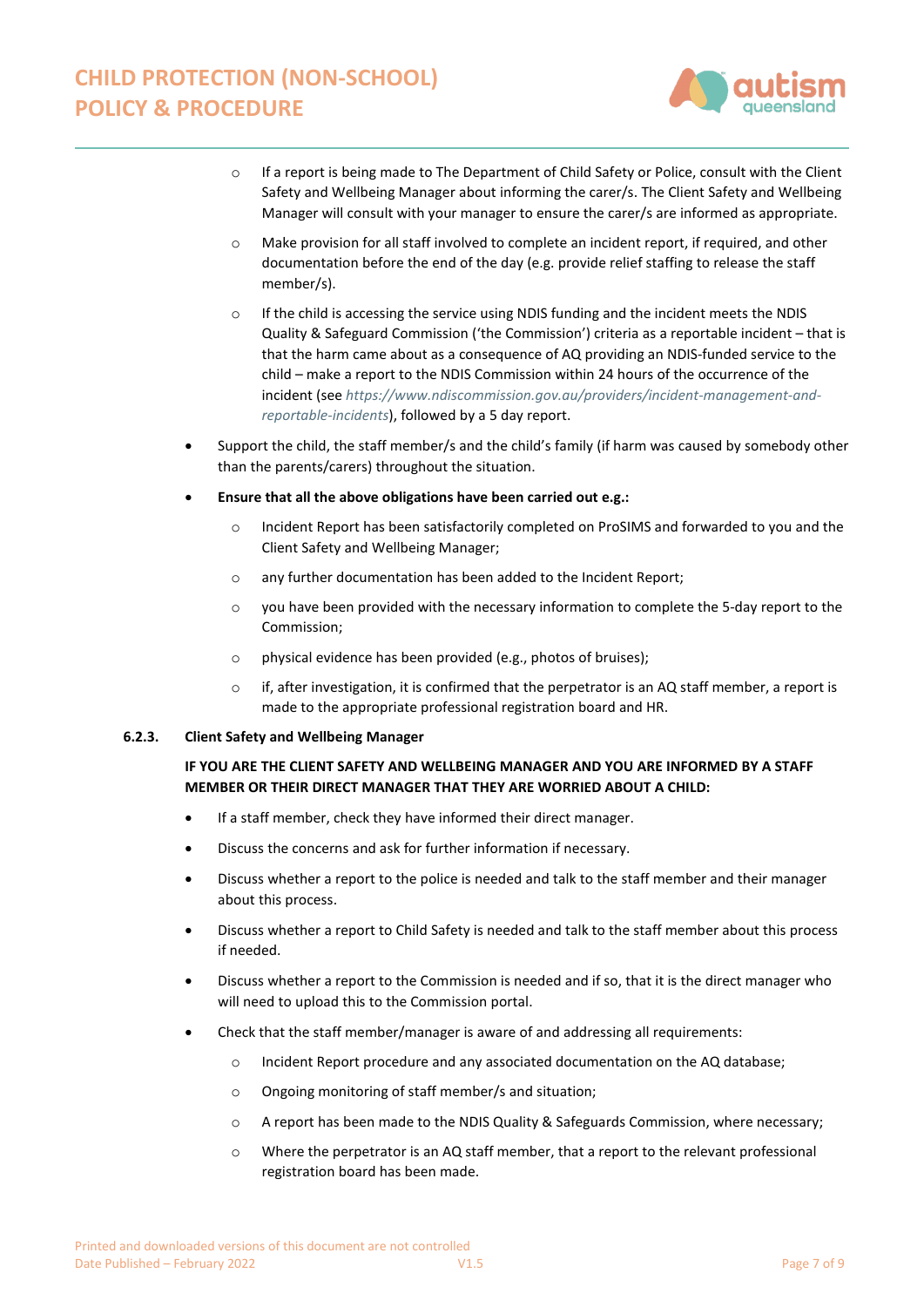

## **6.2.4. Chief Executive Officer will:**

- notify the Chair of the Board of Directors;
- ensure notification to the relevant insurance provider.

#### $7.0$ **COMPLAINTS**

Suggestions of non-compliance with this Policy & Procedure may be submitted and will be managed in accordance with AQ's *Complaints Management Policy*.

#### 8.0 **RELATED DOCUMENTS**

#### **Legislation and Regulations**

*[Australian Human Rights Commission Act 1986 \(Cth\)](https://www.legislation.gov.au/Details/C2021C00434) [Child Protection Act 1999 \(Qld\)](https://www.legislation.qld.gov.au/view/html/inforce/current/act-1999-010) Corporations Act 2001 (Cth) [Criminal Code Act 1899 \(Qld\)](https://www.legislation.qld.gov.au/view/pdf/inforce/current/act-1899-009) [Criminal Code \(Child Sexual Offences Reform\) and Other Legislation Amendment Act 2020](https://www.legislation.qld.gov.au/view/html/asmade/act-2020-032) [Disability Discrimination Act 1992 \(Cth\)](https://www.legislation.gov.au/Details/C2016C00763) [Disability Discrimination and Other Human Rights Legislation Amendment Act 2009 \(Cth\)](https://www.legislation.gov.au/Details/C2011C00175) [Disability Services Act 2006 \(Qld\)](https://www.legislation.qld.gov.au/view/html/inforce/current/act-2006-012) [Disability Services Regulation 2017 \(Qld\)](https://www.legislation.qld.gov.au/view/html/inforce/current/sl-2017-0099) [Education \(Accreditation of Non-State Schools\) Act 2017](https://www.legislation.qld.gov.au/view/html/inforce/current/act-2001-060) (Qld) [Education \(Accreditation of Non-State Schools\) Regulation 2017](https://www.legislation.qld.gov.au/view/html/inforce/current/sl-2001-0211) (Qld) [Human Rights Act 2019 \(Qld\)](https://www.legislation.qld.gov.au/view/html/inforce/current/act-2019-005) [National Disability Insurance Scheme Act 2013 \(Cth\)](https://www.legislation.gov.au/Details/C2016C00934) [Privacy Act 1988 \(Cth\)](https://www.legislation.gov.au/Details/C2017C00283) [Guardianship and Administration Act 2000 \(Qld\)](https://www.legislation.qld.gov.au/view/html/inforce/current/act-2000-008) [Public Guardian Act 2014 \(Qld\)](https://www.legislation.qld.gov.au/view/html/inforce/current/act-2014-026) [Public Trustee At 1978 \(Qld\)](https://www.legislation.qld.gov.au/view/html/inforce/current/act-1978-073) [Work Health and Safety Act 2011 \(Qld\)](https://www.legislation.qld.gov.au/view/html/inforce/current/act-2011-018) [Work Health and Safety Regulation 2011 \(Qld\)](https://www.legislation.qld.gov.au/view/html/inforce/current/sl-2014-0189) [Working with Children \(Risk Management and Screening\) Act 2000 \(Qld\)](https://www.legislation.qld.gov.au/view/html/inforce/current/act-2000-060) [Working with Children \(Risk Management and Screening\) Regulations 2011\(Qld\)](https://www.legislation.qld.gov.au/view/html/inforce/current/sl-2011-0148)*

# **Standards and Principles**

[Australian Privacy Principles](https://www.oaic.gov.au/individuals/privacy-fact-sheets/general/privacy-fact-sheet-17-australian-privacy-principles) [Human Services Quality Standards](https://www.dsdsatsip.qld.gov.au/our-work/human-services-quality-framework) [National Disability Standards \(Cth\)](https://www.dss.gov.au/our-responsibilities/disability-and-carers/standards-and-quality-assurance/national-standards-for-disability-services) [NDIS Quality & Safeguarding Framework](https://www.dss.gov.au/our-responsibilities/disability-and-carers/standards-and-quality-assurance/national-standards-for-disability-services) 

#### **Autism Queensland Quality Assurance**

[Child Protection \(School\) Policy & Procedure](https://autismqueenslandlimited.sharepoint.com/sites/AQQADocuments/All%20Documents/Child%20Protection%20(School)%20Policy%20&%20Procedure.pdf) [Child and Youth Risk Management Strategy](https://autismqueenslandlimited.sharepoint.com/sites/AQQADocuments/All%20Documents/Child%20&%20Youth%20Risk%20Management%20Strategy.pdf) [Client Protection \(Adult\) Policy & Procedure](https://autismqueenslandlimited.sharepoint.com/sites/AQQADocuments/All%20Documents/Client%20Protection%20(Adult)%20Policy%20&%20Procedure.pdf) [Code of Conduct](https://autismqueenslandlimited.sharepoint.com/sites/AQQADocuments/All%20Documents/Code%20of%20Conduct.pdf) [Complaints Management Policy](https://autismqueenslandlimited.sharepoint.com/sites/AQQADocuments/All%20Documents/Complaints%20Management%20Policy.pdf) [Incident Management Policy & Procedure](https://autismqueenslandlimited.sharepoint.com/sites/AQQADocuments/All%20Documents/Incident%20Management%20Policy%20&%20Procedure.pdf)